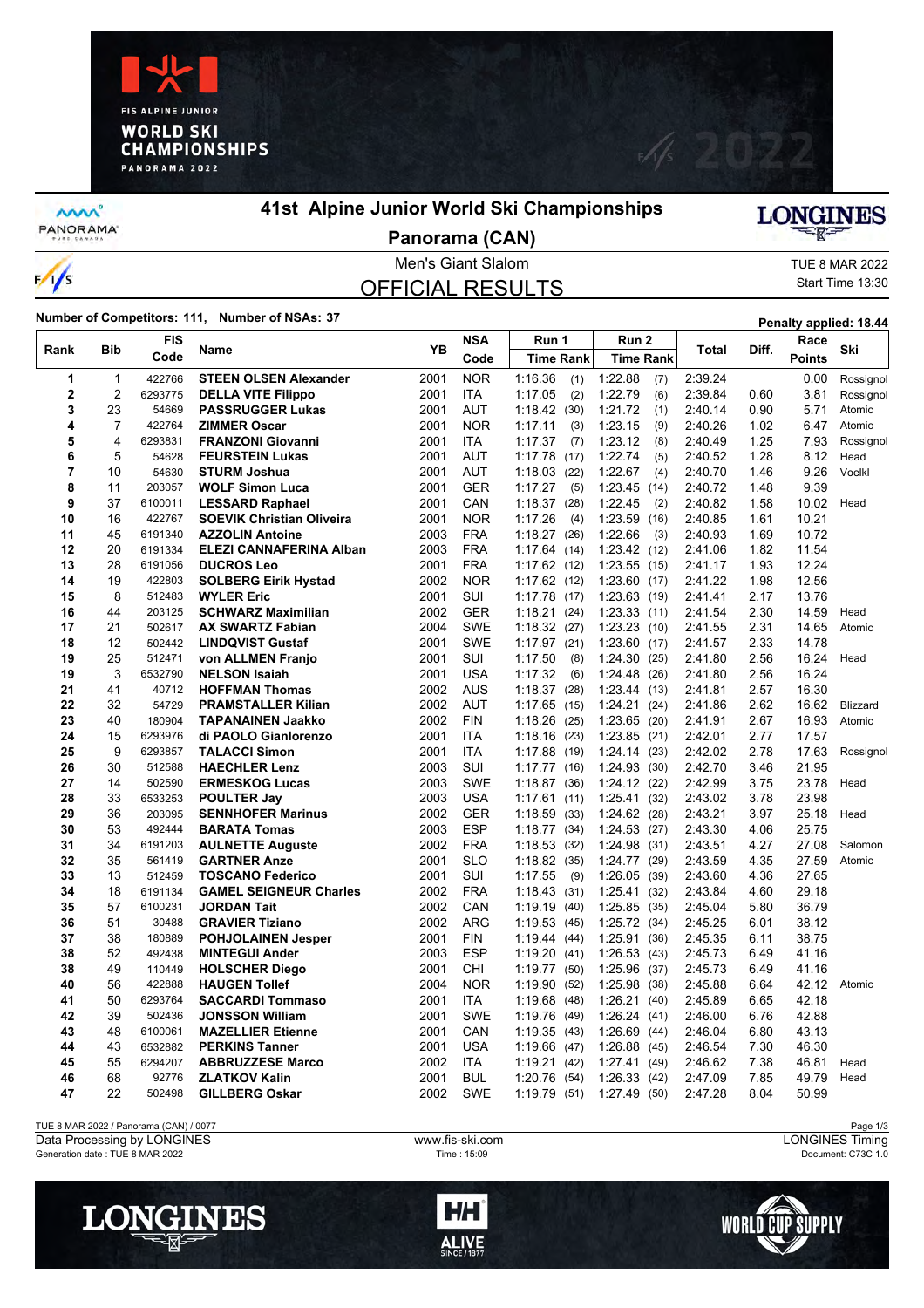

 $\frac{1}{s}$ 

# **41st Alpine Junior World Ski Championships**

**Panorama (CAN)**



**WORLD CUP SUPPLY** 

Men's Giant Slalom TUE 8 MAR 2022

OFFICIAL RESULTS

Start Time 13:30

LONGINES

| Number of Competitors: 111, Number of NSAs: 37<br>Penalty applied: 18.44 |            |                                         |                                                       |              |                 |                            |                            |                    |                |                  |                        |
|--------------------------------------------------------------------------|------------|-----------------------------------------|-------------------------------------------------------|--------------|-----------------|----------------------------|----------------------------|--------------------|----------------|------------------|------------------------|
|                                                                          |            | <b>FIS</b>                              |                                                       |              | <b>NSA</b>      | Run 1                      | Run 2                      |                    |                | Race             |                        |
| Rank                                                                     | <b>Bib</b> | Code                                    | Name                                                  | ΥB           | Code            | <b>Time Rank</b>           | <b>Time Rank</b>           | Total              | Diff.          | <b>Points</b>    | Ski                    |
| 48                                                                       | 61         | 20463                                   | <b>CORNELLA GUITART Xavier</b>                        | 2001         | AND             | 1:20.62(53)                | 1:27.12(47)                | 2:47.74            | 8.50           | 53.91            |                        |
| 49                                                                       | 46         | 6533248                                 | <b>SARCHETT Ryder</b>                                 | 2003         | <b>USA</b>      | 1:20.98(55)                | 1:27.27(48)                | 2:48.25            | 9.01           | 57.15            |                        |
| 50                                                                       | 69         | 700982                                  | <b>SANITRAR Jan</b>                                   | 2001         | <b>SVK</b>      | 1:21.49 (60)               | 1:26.91(46)                | 2:48.40            | 9.16           | 58.10            |                        |
| 51                                                                       | 74         | 203096                                  | <b>VOGT Luis</b>                                      | 2002         | <b>GER</b>      | 1:21.07(57)                | 1:28.09(54)                | 2:49.16            | 9.92           | 62.92            | Rossignol              |
| 52                                                                       | 83         | 800030                                  | <b>QERIMI Kevin</b>                                   | 2004         | ALB             | 1:21.34(59)                | 1:27.95(53)                | 2:49.29            | 10.05          | 63.74            |                        |
| 53                                                                       | 77         | 6100015                                 | <b>DUNN Logan</b>                                     | 2001         | CAN             | 1:21.59(61)                | 1:27.83(52)                | 2:49.42            | 10.18          | 64.57            |                        |
| 54                                                                       | 71         | 700985                                  | <b>ZAMPA Teo</b>                                      | 2002         | <b>SVK</b>      | 1:21.90<br>(63)            | 1:28.23(55)                | 2:50.13            | 10.89          | 69.07            |                        |
| 55                                                                       | 66         | 700983                                  | <b>LASOK Adam</b>                                     | 2001         | <b>SVK</b>      | 1:21.60(62)                | 1:28.88(58)                | 2:50.48            | 11.24          | 71.29            |                        |
| 56                                                                       | 65         | 170188                                  | <b>PREISLER Oscar</b>                                 | 2004         | <b>DEN</b>      | 1:22.11<br>(66)            | 1:28.84(57)                | 2:50.95            | 11.71          | 74.27            |                        |
| 57                                                                       | 72         | 6191058                                 | <b>GUIGONNET E.</b>                                   | 2001         | <b>GBR</b>      | 1.22.09<br>(65)            | 1:29.10(59)                | 2:51.19            | 11.95          | 75.79            |                        |
| 58                                                                       | 88         | 60297                                   | <b>HOTERMANS Nicolas</b>                              | 2002         | <b>BEL</b>      | 1:23.49 (74)               | 1:27.77(51)                | 2:51.26            | 12.02          | 76.24            |                        |
| 59                                                                       | 78         | 240175                                  | <b>BANYAI Attila</b>                                  | 2005         | HUN             | 1:22.53(70)                | 1:29.10(59)                | 2:51.63            | 12.39          | 78.59            |                        |
| 60                                                                       | 63         | 430854                                  | <b>SANETRA Bartlomiej</b>                             | 2002         | POL             | 1:22.43<br>(69)            | 1:29.26(61)                | 2:51.69            | 12.45          | 78.97            |                        |
| 61                                                                       | 73         | 6294510                                 | <b>XHEPA Denni</b>                                    | 2003         | ALB             | 1:22.41(68)                | 1:29.44(62)                | 2:51.85            | 12.61          | 79.98            |                        |
| 62                                                                       | 84         | 30482                                   | <b>EIRAS Felipe</b>                                   | 2002         | <b>ARG</b>      | 1:23.43(73)                | 1:28.81(56)                | 2:52.24            | 13.00          | 82.45            |                        |
| 63                                                                       | 90         | 170173                                  | <b>RAGGAN Jeppe Holm</b>                              | 2001         | DEN             | $1:23.87$ (75)             | 1:29.59(64)                | 2:53.46            | 14.22          | 90.19            |                        |
| 64                                                                       | 64         | 151442                                  | <b>KUCERA Vojtech</b>                                 | 2004         | <b>CZE</b>      | 1:23.89(76)                | 1:29.58(63)                | 2:53.47            | 14.23          | 90.26            |                        |
| 65                                                                       | 94         | 250459                                  | <b>GUDMUNDSSON Gauti</b>                              | 2002         | <b>ISL</b>      | 1:23.19(72)                | 1:31.18(68)                | 2:54.37            | 15.13          | 95.96            |                        |
| 66                                                                       | 89         | 110490                                  | <b>ARAMBURO Lucas</b>                                 | 2004         | CHI             | 1:24.79 (79)               | 1:30.56(65)                | 2:55.35            | 16.11          | 102.18           |                        |
| 67                                                                       | 80         | 400357                                  | <b>DIJKSMAN Christopher</b>                           | 2003         | <b>NED</b>      | 1:24.67(78)                | 1:30.90(66)                | 2:55.57            | 16.33          | 103.58           |                        |
| 68                                                                       | 100        | 170179                                  | <b>RIIS Marcus Cristian</b>                           | 2002         | <b>DEN</b>      | 1:25.51(82)                | 1:31.02(67)                | 2:56.53            | 17.29          | 109.66           |                        |
| 69                                                                       | 92         | 410450                                  | <b>BAIN Calder</b>                                    | 2002         | NZL             | 1:26.17(84)                | 1:31.21(69)                | 2:57.38            | 18.14          | 115.06           |                        |
| 70                                                                       | 93         | 460151                                  | <b>STANESCU Andrei Tudor</b>                          | 2003         | ROU             | 1:25.25(80)                | $1:32.39$ (70)             | 2.57.64            | 18.40          | 116.70           |                        |
| 71<br>72                                                                 | 104<br>95  | 6100045<br>30544                        | <b>LEAMAN Aaron</b>                                   | 2001         | THA<br>ARG      | 1:26.29(85)<br>1:26.76(86) | 1:32.99(71)<br>1:33.85(72) | 2:59.28            | 20.04<br>21.37 | 127.11           |                        |
| 73                                                                       | 108        | 250474                                  | <b>LUZZARDI Joaquin</b><br><b>SIGURDSSON Jon Erik</b> | 2005<br>2004 | <b>ISL</b>      | 1.27.20<br>(87)            | 1:34.45(73)                | 3:00.61<br>3:01.65 | 22.41          | 135.54<br>142.14 |                        |
| 74                                                                       | 106        | 900008                                  | <b>KIRCHMAYR Luke</b>                                 | 2004         | <b>THA</b>      | 1:27.30 (88)               | 1:34.96(74)                | 3:02.26            | 23.02          | 146.01           |                        |
|                                                                          |            |                                         |                                                       |              |                 |                            |                            |                    |                |                  |                        |
|                                                                          |            |                                         | DID NOT FINISH RUN 2: 14 competitors                  |              |                 |                            |                            |                    |                |                  |                        |
|                                                                          | 6          | 6191078                                 | <b>LARDON Thomas</b>                                  | 2001         | <b>FRA</b>      |                            |                            |                    |                |                  |                        |
|                                                                          | 24         | 561435                                  | <b>AZNOH Rok</b>                                      | 2002         | <b>SLO</b>      |                            |                            |                    |                |                  | Atomic                 |
|                                                                          | 27         | 6533230                                 | <b>PUCKETT Cooper</b>                                 | 2003         | <b>USA</b>      |                            |                            |                    |                |                  | Voelkl                 |
|                                                                          | 42         | 40676                                   | <b>HEAYDON Henry</b>                                  | 2001         | <b>AUS</b>      |                            |                            |                    |                |                  | Fischer                |
|                                                                          | 47         | 6100065                                 | <b>ROMANIN Nathan</b>                                 | 2001         | CAN             |                            |                            |                    |                |                  |                        |
|                                                                          | 54         | 410432                                  | <b>CASHMORE William</b>                               | 2001         | NZL             |                            |                            |                    |                |                  |                        |
|                                                                          | 58         | 221441                                  | <b>VINTER Owen</b>                                    | 2001         | <b>GBR</b>      |                            |                            |                    |                |                  | Rossignol              |
|                                                                          | 62         | 430879                                  | <b>GALUSZKA Wojciech</b>                              | 2004         | POL             |                            |                            |                    |                |                  |                        |
|                                                                          | 76         | 400356                                  | <b>JEURISSEN Jurre</b>                                | 2003         | <b>NED</b>      |                            |                            |                    |                |                  |                        |
|                                                                          | 79         | 92799                                   | <b>STOILOV Konstantin</b>                             | 2002         | <b>BUL</b>      |                            |                            |                    |                |                  |                        |
|                                                                          | 97         | 590044                                  | <b>RAMOS Manuel</b>                                   | 2002         | <b>POR</b>      |                            |                            |                    |                |                  |                        |
|                                                                          | 103        | 250470                                  | <b>DAVIDSSON Biorn</b>                                | 2003         | <b>ISL</b>      |                            |                            |                    |                |                  |                        |
|                                                                          | 109        | 140019                                  | <b>FLAHERTY William C</b>                             | 2004         | <b>PUR</b>      |                            |                            |                    |                |                  |                        |
|                                                                          | 110        | 340623                                  | <b>HOBEICH Juan</b>                                   | 2004         | LBN             |                            |                            |                    |                |                  |                        |
|                                                                          |            |                                         |                                                       |              |                 |                            |                            |                    |                |                  |                        |
|                                                                          |            | <b>DISQUALIFIED RUN 2: 1 competitor</b> |                                                       |              |                 |                            |                            |                    |                |                  |                        |
|                                                                          | 31         |                                         | 422899 SANDVIK Oscar Andreas                          | 2004         | <b>NOR</b>      |                            | Gate 57                    |                    | Rule 629.3     |                  |                        |
|                                                                          |            |                                         |                                                       |              |                 |                            |                            |                    |                |                  |                        |
|                                                                          |            |                                         | <b>DID NOT START RUN 2: 2 competitors</b>             |              |                 |                            |                            |                    |                |                  |                        |
|                                                                          | 29         | 512466                                  | <b>MAECHLER Reto</b>                                  | 2001         | SUI             |                            |                            |                    |                |                  | Head                   |
|                                                                          | 85         | 221509                                  | <b>HOLMES Robert</b>                                  |              | 2002 GBR        |                            |                            |                    |                |                  |                        |
|                                                                          |            |                                         |                                                       |              |                 |                            |                            |                    |                |                  |                        |
|                                                                          |            |                                         | DID NOT FINISH RUN 1: 17 competitors                  |              |                 |                            |                            |                    |                |                  |                        |
|                                                                          | 26         | 180919                                  | <b>HALLBERG Eduard</b>                                | 2003         | <b>FIN</b>      |                            |                            |                    |                |                  |                        |
|                                                                          | 59         | 151350                                  | <b>KUBES David</b>                                    | 2002         | CZE             |                            |                            |                    |                |                  |                        |
|                                                                          | 60         |                                         | 240168 <b>URY Balint</b>                              | 2003         | HUN             |                            |                            |                    |                |                  |                        |
|                                                                          | 67         |                                         | 230804 BAKAS Asterios                                 |              | 2003 GRE        |                            |                            |                    |                |                  |                        |
|                                                                          | 70         | 6301279                                 | SUZUKI Issei                                          | 2002         | <b>JPN</b>      |                            |                            |                    |                |                  |                        |
|                                                                          |            |                                         |                                                       |              |                 |                            |                            |                    |                |                  |                        |
|                                                                          |            | TUE 8 MAR 2022 / Panorama (CAN) / 0077  |                                                       |              |                 |                            |                            |                    |                |                  | Page 2/3               |
|                                                                          |            | Data Processing by LONGINES             |                                                       |              | www.fis-ski.com |                            |                            |                    |                |                  | <b>LONGINES Timing</b> |



HН

ALIVE